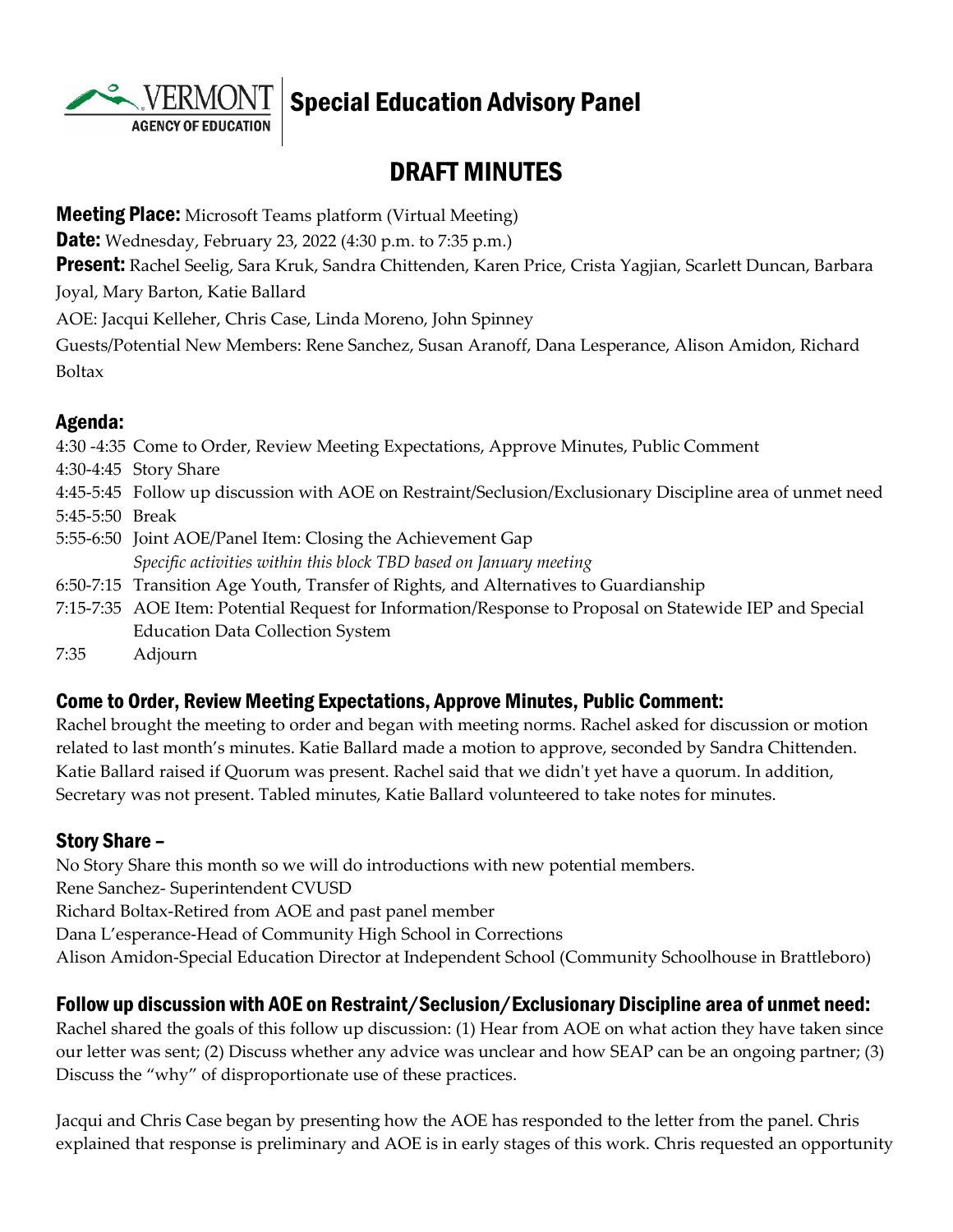to return in 4-6 months to respond. Rachel will put on June/September agendas. Chris shared the history and structures related to oversight of Rule 4500 from the AOE and using Admin Complaint Process if parents need to address concerns. The AOE is working on suggestions from panel such as new training, and new data collection process and walked through aspects of each including meetings with special education team at the AOE, parent training and collaborations with partnerships with agencies like VFN. Looking forward to collaborating with panel on this.

Panel discussion ensued. Topics included (1) educator fears about reporting, (2) difficulty in gathering information without fear interfering, (3) history of Rule 4500, (4) need to shift to a preventative focus and avoiding escalation by better identifying behaviors; (5) connection between restraint & seclusion and exclusionary discipline and incarceration, (6) burden on parents to go through formal processes to address concerns, (7) concern about differing messaging and technical assistance on restraint and seclusion to parents and LEAs, (8) inconsistency of achieving outcomes through admin complaint process, (9) appropriateness of the rule as a generally applicable rule given disproportionality; (10) difficulty for staff as well in engaging in practices. Additional sharing of personal experiences with children's trauma and harm from restraint and seclusion.

Chris responded that the work at AOE is embarking on is not meant to find a solution to everything all at once or create additional burden on parents.

Rachel suggested that a panel member or members be included in AOE work. Katie asked about convening a subcommittee of panel to work on this between meetings. Chris indicated he was open to this and will follow up with Jacqui and Rachel.

Because discussion of the "why" of disproportionality had just begun, this will be placed on the March agenda. In addition, in March the panel will discuss the recommendation around monitoring, and specifically, what could that monitoring look like?

#### Break

Break occurred from 5:47 to 5:52.

## Joint AOE/Panel Item: Closing the Achievement Gap-*Specific activities within this block TBD based on* January meeting:

Rachel started by explaining that, to date, panel has looked at lots of data related to achievement gaps, and goal today is to hear from the panel about why we see these gaps. Jacqui explained that this was a top priority for State Directors, and she is excited to dig deeper into WHY there is a gap.

Discussion ensued. Reasons identified by panel members and guests included:

- Goals in IEPs are not aligned with grade level standards and teams don't always set ambitious enough goals to close gaps.
- Goals are repeated year to year.
- Lack of progress monitoring with consistency or comparing progress apples to oranges.
- Disconnect when IEPs written by administrators, not educators

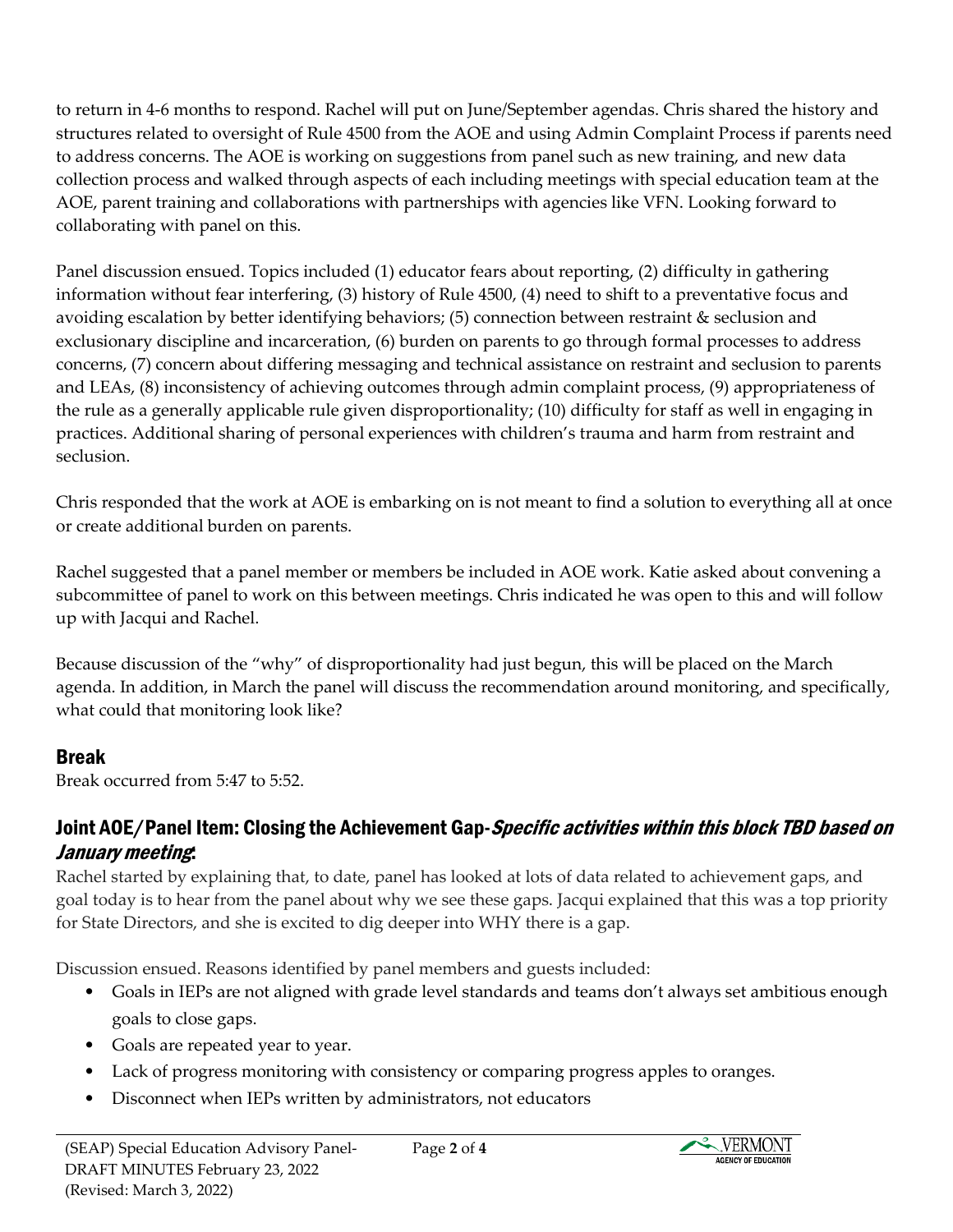- Lack of follow through after meetings
- IEPs as failed documents
- Ineffective use of data for academics as compared to behavior (ABA data collection)
- Ongoing viewing of students as "special ed students"
- Disconnect between IEP goals and data sharing and IEP goals and broader goals for students around inclusion and participation with peers.
- Lack of teacher preparation
- Lack of approved/best practice curricula and progress monitoring
- Band aids in lieu of high-quality evidence-based first instruction
- Local control and need for solid data collection systems to know what is happening for students
- Risk of loss of Medicaid coverage due to "lack of progress"
- Discrepancies between types of data (e.g., SBAC data, curriculum-based monitoring, etc.)
- For dyscalculia and dysgraphia, need for increased knowledge and research to develop evidence-based methods for remediation.
- Misunderstanding of rights of students with disabilities to access both special education services and MTSS supports.
- Over-identification of emotional disturbance with consequent shift to focus on behavior over academics
- In addition, Katie Ballard shared the benefit of the pandemic for some students in teams thinking outside of the box, using external support services.

Richard Boltax said he doesn't believe this is an achievement gap. Special education is built because we accept that there is a gap.

Rachel Seelig said she was pushing back on that notion, that she does not accept that a gap is inevitable, and students with disabilities can achieve with high expectations and supports in place. She shared that she feels most panel members not okay with accepting the inevitability of a gap either. Jacqui Kelleher shared that she does not feel that 9% of students with disabilities achieving proficiency is acceptable. She asked that we review and revise our unmet needs document and bring new recommendations where appropriate, as we did with restraint and seclusion.

Rachel will put this on the March meeting agenda and share the unmet needs document prior to that meeting.

Jacqui invited Linda Moreno to speak and share her thoughts. Linda shared information about the alternate assessments, and she was learning a lot from this conversation.

# Transition Age Youth, Transfer of Rights, and Alternatives to Guardianship:

Max Barrows from Green Mountain Self Advocates (GMSA), Lee Reilly (Max's assistant), Kirsten Murphy (DD Council) joined the meeting to present with support from Karen Price, John Spinney, and Rachel Seelig.

Karen, Max, Kirsten, and John shared the work of a workgroup on alternatives to guardianship and supported decision making. They provided information on guardianship, the impact of guardianship on the rights of people with disabilities, and the relationship between guardianship and special education. They asked the